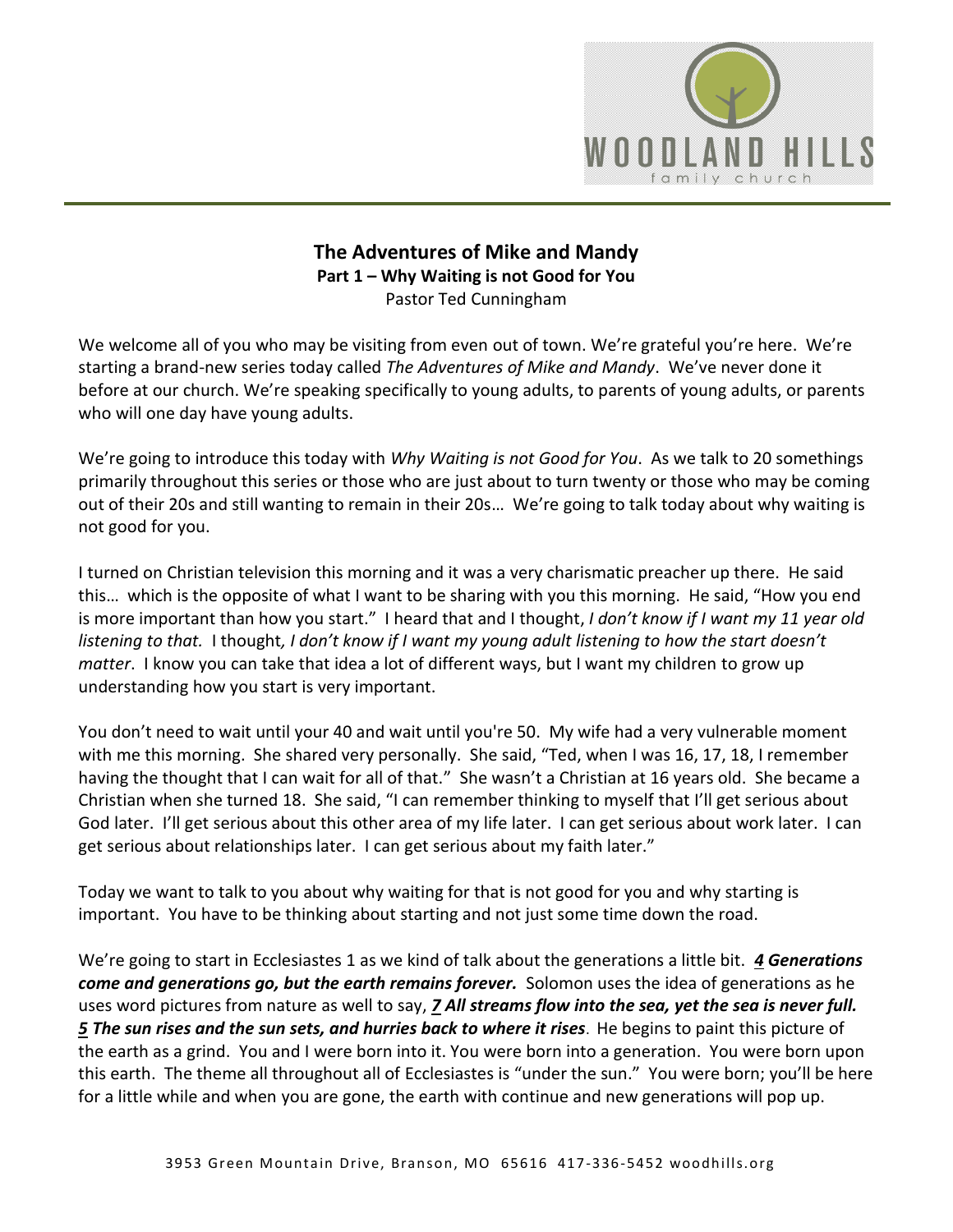So, here's what we want to start this series clearly understanding as I look around my 9:00 service here and see a lot of gray hair. You're thinking, *Why am I at a church that's going to talk to young adults for six weeks?* Please understand if you're new to our church, we believe **every generation matters**. You go to some churches and you may hear this message too: It's all about the next generation. We don't believe it's all just about the next generation; we believe it's about every generation. And in a church like ours, we want every generation to play a part.

Let's look at these generations that come and these generations that go:

**Builders** – Born before 1945. Let me see all my Builders here and over at the chapel. Raise your hand if you were born before 1945. They survived the Great Depression. They went through World War II. This generation is called The Greatest Generation by some. But, this generation raised this next generation.

**Boomers** – Born 1945–1960 – Let me see the hands of all the Boomers. I was thinking about it this morning. How many Boomers remember when drive-thrus first started coming out and your Builder parents took you to the drive-thru. They would go through the drive-thru and they never asked you want you wanted. Now, I sit at a drive-thru for 10 minutes as we debate over these mega menus. The Builders didn't care. The Builders lived with this mindset as they raised their Boomer children: I didn't have it; you don't need it. Now watch how this works. Builders raised their kids saying, "I didn't have it; you don't need it." The Boomers came along and said, "We're going to change all that." My parents are Boomers and they raised me.

**Generation X** – Born 1961 - 1980 – I would be called Generation X. We were the first ones to be raised… Our parents heard, "I didn't have it; you don't need it." Our parents raised us with, "I didn't have it; now I have the money to give it to you." And they started to give us what their parents never gave them. And communication started changing. We were introduced to computers. I remember my mom took me to Office Depot to buy my first laptop. It was just one color and the screen was very small and it cost like \$1,400.00. It was expensive for this little thing that was basically a fancy typewriter.

**Generation Y** – Born 1981–1995 – Let me see Generation Y. We are targeting you in this series. We're coming after you. This is who we are really thinking about. As we go through this series, we want to be speaking to all the generations about how we can best minister to Generation Y and I also want this generation to be thinking about how you can best honor the older generations. How you can come after these generation and learn from each of these, rather than having contempt for the older generations.

**Generation Z** – Born after 1995 – I'm raising Generation Z. Do we have any generation Z in here? We're coming after you as well.

Let's just paint a quick portrait of the Mike and Mandy we want to cover through this entire series. Here's Mike and Mandy in that Generation Y, leading into Generation Z. **They are in their 20s. They grew up in a religious home or community.** This is very important. We know where we are in the country. Even if you are brand new to church, but were raised in Branson, you got a little bit of religion shared with you. If you've been to a Branson show, if you've been to a fireworks program… We have Amazing Grace at everything you go to in Branson: shows, fireworks, patriotic… So you do have some sort of background being raised in the Bible Belt. We kind of understand that.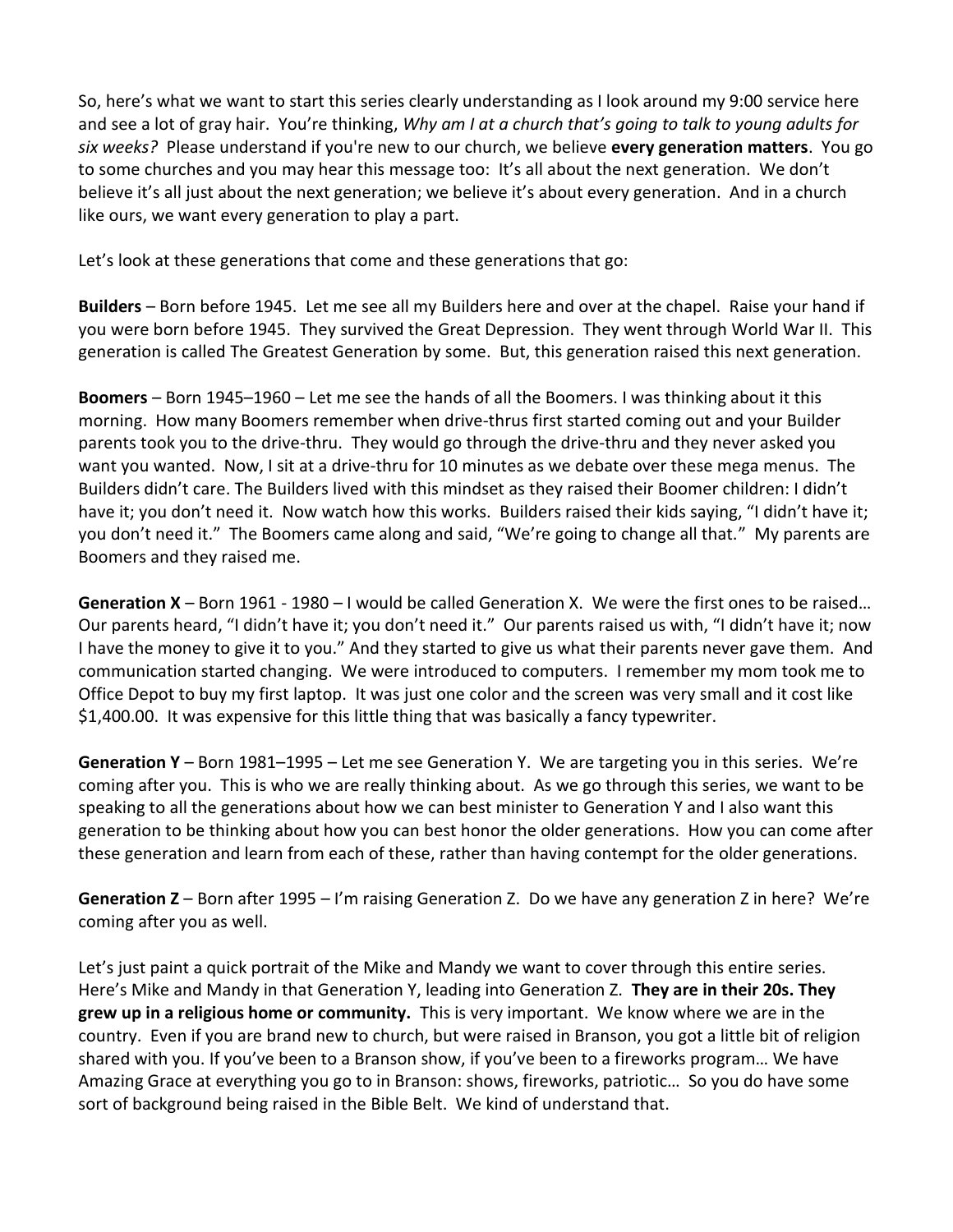**Mike and Mandy were raised in a kid centered home**. Your parents made your academic pursuits and your athletics and your activities a priority in the home. The home was centered around that. The schedule was centered around that. We went everywhere you needed to go and did everything you needed to do.

**Value Education**. Mike and Mandy understand that it's important to get an education. Maybe I don't need to get it all right now and this is different for a lot of us. A lot of us thought college meant you had to pack up a car and drive somewhere. Mike and Mandy are redefining the college experience. They're saying, I don't even have to go anywhere. I can stay home and do it all online. And you're seeing all the online colleges promoting their programs on Fox News. I'm sorry to bring up Fox News. It's been a rough week for my Fox News friends. You need to lighten up though.

**They won't lock into a life-long career**. This is where my Builder and Boomer friends are really growing weary with Mike and Mandy. They want Mike and Mandy to go get a job like many of you got and you worked 30 to 40 years for it. The problem is Mike and Mandy are sitting at your table, grandma and grandpa, listening to your concerns over whether or not your pension will live with you the rest of your days. They're just saying the carrot of retirement, the carrot of pension that was dangled in front of you is not available for them. There are not companies that are coming in and saying, "Give us your life for 30 years and then you can take 30 or 40 years off and go do your thing." Mike and Mandy… and this drivers Builders and Boomers, especially Boomers, nuts. They want to keep their options open. They will switch from job to job if it means they are going to do better or their going to go into a new direction.

**They want to be a part of something bigger than themselves**. They want to go beyond with just what the norm or the status quo was for past generations.

**They are uncomfortable approaching 30 years old unmarried**. We know with a lot of 20 somethings… With the majority of them we talk to it's, "Marriage might not be my thing right now in my early 20s, but I kind of want to be married and settled down by the time I get 30."

As we talk to the generations throughout this series, here's what we want to avoid at all costs. It's the eye roll. I'm excited about the content this morning, but Amy has warned me to watch my tone because this can often be my tone. I'll be honest with you. We've hired a lot of Generation Y around our church over the years and it's been quite exhausting for me. I walk into a staff meeting ready to go because we've got stuff to do. I even get worn out sometimes when I see how they walk into the room. I want to try to hurry them up, "We've got stuff to do. We gotta get things going."

I remember hiring some early on that wanted to go to a wedding every weekend. I'd be like, "Oh, okay, let me help you here. We're a church. We meet on the weekends. We hired you to do a job that takes place on the weekend. You can't go every other weekend."

I was teaching this to my kids the other day. We told Corynn coming in today. I went to one friend's wedding after college. I flew all the way to San Diego because it was a dear friend. It was so funny. That was like 20 years ago. I said goodbye to him at his wedding and I haven't talked to him since. We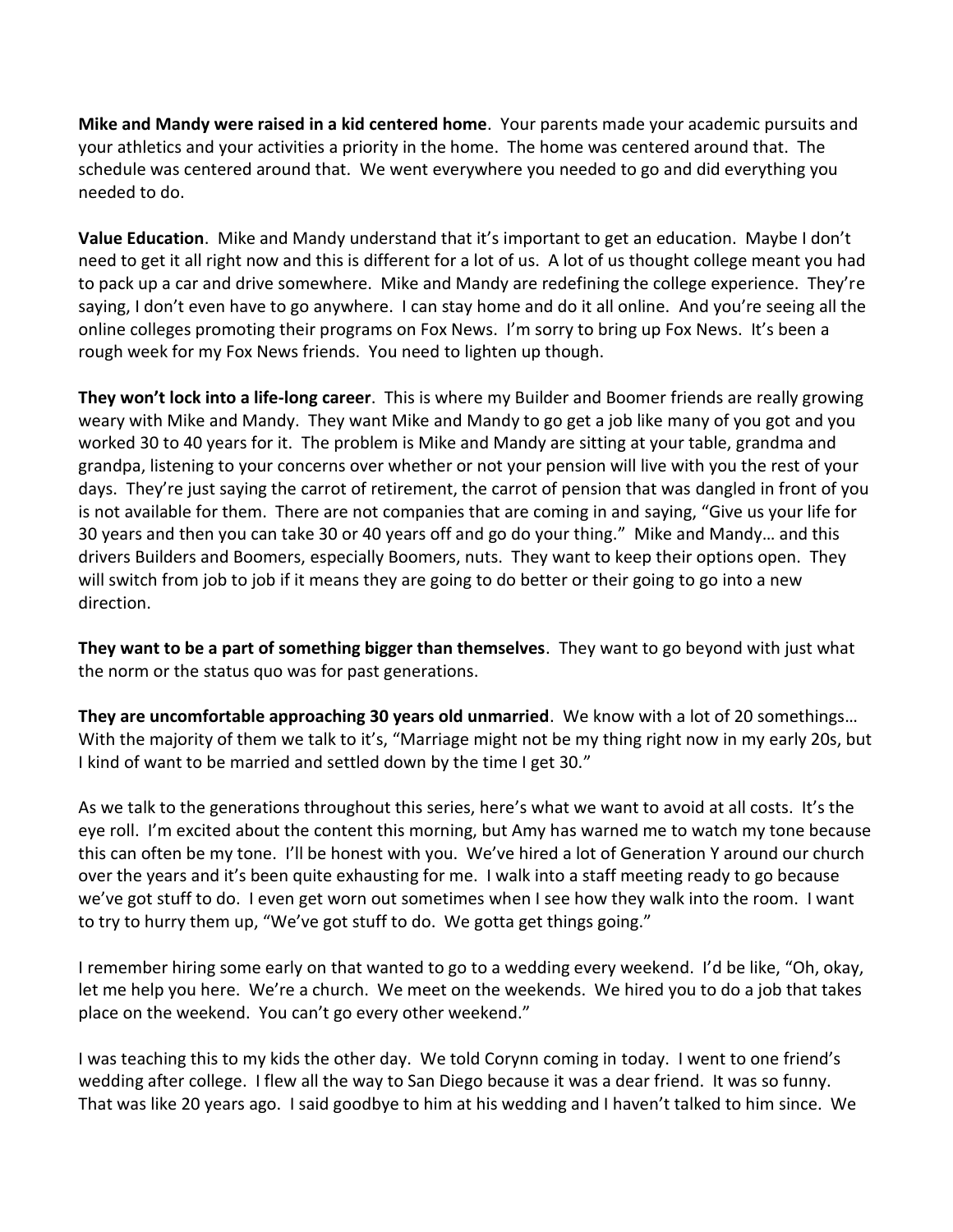were close. I hope you're doing well, Craig. I'm just thinking the young people today are like, "We have to go and we have to do."

I have to guard myself every time I hear a story or I hear Mike and Mandy taking on life in a different way than I take it on. I have to guard myself from being like, "You've got to be kidding me!" Builders and Boomers, I just want to encourage you to guard your heart. Generation X, guard your heart during this series. We don't want the tone of this series to be "When I was your age..." Can I say that again? We don't want the tone of this series to be "When I was your age…"

Jim Sedlacek, one of our elders who is approaching 80, when he would sit down and do staff reviews with our millennials on staff, he would come out and I'd go, "Jim, how did that go?" "They are on a completely different planet than I am. Everything that came out of their mouth, I couldn't understand. I have no idea how they view the world."

That's why we are doing this series. If we are going to be a multi-generational church and we're going to have all these different generations represented here, we've got to be a church that loves and cares for one another without rolling our eyes.

I do want to say this. We are an equal opportunity offending church. I tell a lot of old people jokes. Right, Pat Kershaw? I pick on you a lot, so is it okay for me to pick on millennials just a little bit? Yes, I should. That's fair, that's honest, that's the no-spin zone. Sorry to bring that up.

Here's why we're talking today about waiting. If you have your Bibles, turn to 1 Timothy 4. We are going to actually look at a young man today between the ages of 35 and 40, but his story fits very well with what we are talking about today with not wanting to delay, not wanting to wait.

Here's how it kind of looks today in our culture. We have three seasons of life. We have **Childhood --- Adolescence – Adulthood.** I have two that are coming out of childhood and if we look at the textbooks, they would be entering into adolescence. Adolescence is a term that we created in 1904. It's pretty new; it's about 100 years old. For most of history, traditionally speaking and throughout the scripture, there were really only two seasons of life: childhood and adulthood. But, in 1904, we created this term *adolescence*. I used to argue against adolescence and encourage parents to send their kids from childhood into adulthood, and the then the professional counselors started coming at my throat. So, I don't argue too much against adolescence anymore.

Here's what I do argue against: I argue against **prolonged adolescence**. You know this is a passion of mine around here, it's a passion of our church that the gap between childhood and adulthood is growing larger and larger. One UCLA professor wants to add a new gap between adolescence and adulthood called youthhood. If you've been here for any period of time, you know we have a better way of saying that around here. We don't call it youthhood, we say, "Grow up!" You should not be living in your parents' basement with Star Wars bedsheets when you are 30 years old! We have failed you if that's still happening! If you're still playing video games, working part-time at 30 years old, that is a problem! We clearly define that as a problem around here. You need to be working and producing and providing for other people, other than yourself. We do not want this gap to grow larger.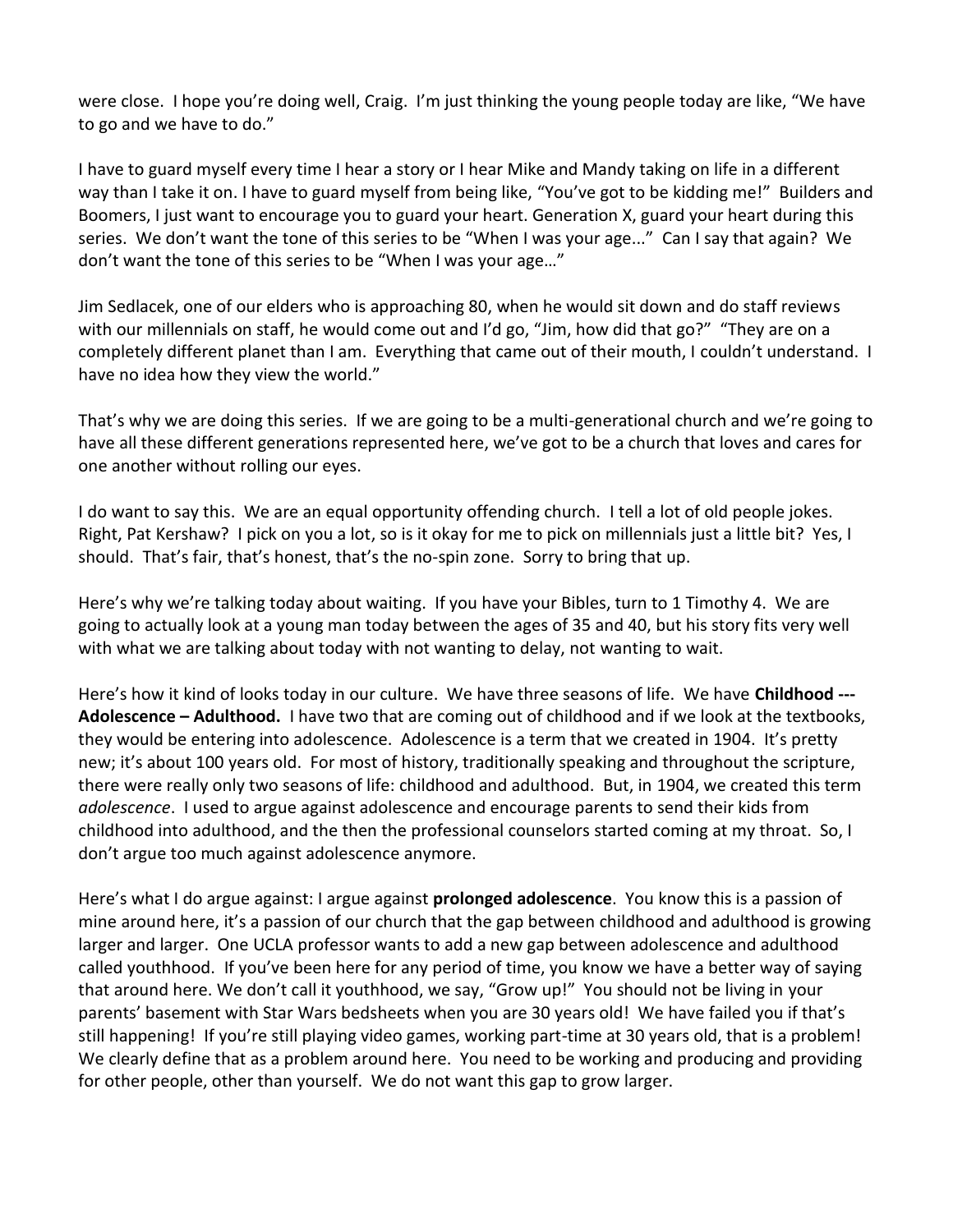If you meet the prolonged adolescent in marriage counseling… When something hits their marriage and tough times come, they're like, "I don't know what to do. I don't even know how to handle this." That's because Mom and Dad never sent you out of the home as an adult. They sent you out of the home into prolonged adolescence and they said, "Go live by yourself and for yourself for another 10 or 15 years." Mom and Dad told you to go learn how to be independent. Let me tell you that I believe and I submit to you that independence is a socially acceptable term for selfishness. You really have to guard your heart. I want to encourage you as we go through this.

Today we are going to look at what you don't need to be waiting on. We're going to talk about your example, your focus, and your progress. In 1 Timothy 4, we have this older church leader talking to a younger church leader. He's going to talk to him about his example. He's going to talk to him about his focus and about his progress. He's going to be very clear with him about what he needs to be doing. I just want to encourage every Mike and Mandy in the place today to be thinking about this in their own life. Whatever your job is, whatever school you're in, whatever you're headed into, that you would leave here today saying, "I'm not going to wait on my example, my focus, and my progress; I'm going to get after it, starting today because how I start does matter."

## **Your Example**

I love this in 1 Timothy 4. *[12](http://www.studylight.org/desk/?q=1ti%204:12&t1=en_niv&sr=1) Don't let anyone look down on you because you are young…* Or because you are youthful. The term young in the scripture was used for pretty much anyone up to age 40. We believe Timothy was between the ages 35 and 40. This is Paul, an older believer, older church leader, older generation, talking to a younger generation, a younger church leader. He says be very careful. How do you keep someone from looking down on you because you're young? **The antidote to that is your life.** Let your life display in such a way that people can't look down on you because you're young. They'll say things like "You're wise beyond your years." *…but set an example for the believers…* We would probably also use the term reputation. Think clearly about your reputation. What are you known for? …*in speech…*This is in your conversation, in your daily talk. …*in conduct…* In your behavior. The way you live out what you believe. *…in love…* This is speaking of a love for the Lord, a love for God. …*in faith…* This moves from love to trust. Do you have a trust in the Lord?

*…and in purity.* Can I just say something here about purity because I've spent three Wednesday nights in a row with John and Cathy Jensen. They've been teaching our Dateable series at Woodland Hills. The next time Dateable is offered at this church, I cannot encourage you enough to go and be a part of it because we have learned a lot, we've had a lot of great conversations. It's hard hitting and it is clear on it. John and Cathy have raised two girls and they know what's going on. We talked about modesty on Wednesday night. For a long time, I've been thinking about opening a department store for teenage girls with clothing their dads approve of. I'm going to call this store… I think this is a great name for a store. It's called Go Upstairs and Change. "That is you're nightgown, not what you're wearing out in public."

It's interesting and it's sad for me, but parents have kind of given up the battle of modesty. It's sad for me. I haven't given up. I'm going to be the parent that it just ain't going to happen. I love what Cathy said. She said, "There are several things we cover. We cover our boobs, our butts, and our bellies." I shared that with my daughter walking through the Charlotte Airport. Probably not the best place to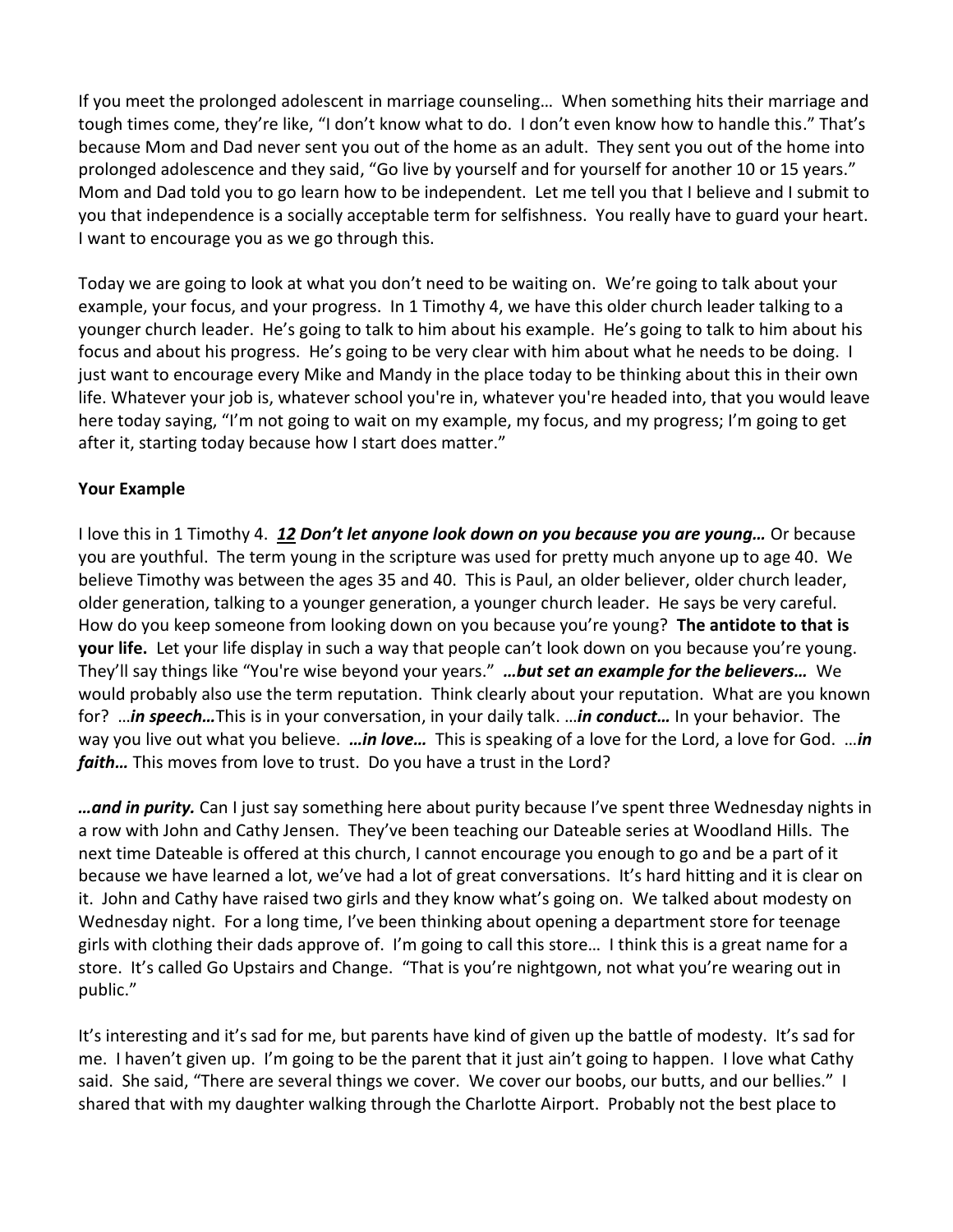share it with her, but you have to download whenever you get a chance. Parents today have kind of given up. They feel like their kids are going to do whatever they want. No, be the dang parent! Tell your kids "You're not going out in your panty hose. Get back up there and put something on over them. I see everything." You don't want to tell her what to do? She's 12! You are still in charge! That's all I have to say on that one.

But do you know a great question that came out of that? And we know what purity is. Let just be really clear here. Don't have sex, get married, enjoy the best sex of your life. That's as clear of a scriptural teaching as we've given thus far. Don't have sex, get married, have sex, the best sex of your life. One more time for 9:00. Don't have sex, get married, husband and wife, and then keep the marriage bed pure and have the best sex of your life.

Young people are saying, "We're going to do just the opposite." I'll be honest, Mike and Mandy, let's talk for just a second because you're saying, "I tell you what. We won't get married and we'll just have sex." You're doing the opposite. What do parents and pastors do when the biblical message is flipped? We get louder and we repeat like I just did right there. You have to think about this. You have to think about your conversation, your speech, your behavior, your love for the Lord, your trust in the Lord, and your purity, both in example, both in the way…

I was thinking about it this week. How many of you remember watching videos in school on PDAs, public displays of affection? It's like that's out the window now too. We walk by young people and I'm thinking, *I'm married and I don't think I would do that in public right there. Let's go ahead and separate the two of you just a little bit.* You have to be thinking about this.

I love what Cathy and John said. They asked this great question in the Dateable series. They said, "When the relationship ends…" Just so you know, 5% of high school relationships turn into marriage. So, 95% of you that are dating in high school, that's probably not going to turn into marriage. Here's the question you need to be asking yourself that comes out of the Dateable series. "How do you want to be known when that relationship ends?" Do you want to be able to go into Sunfest and see the girl or see the girl's family and be okay? I don't know if you've figured this out, but Branson is a pretty small town. You're going to see them again.

I didn't date in high school. I was kidding with the staff this week. That wasn't just my decision. There were hundreds of girls that participated in that decision. This is a true story and I probably shouldn't share too much of this. In college… Do you remember in college we would go to our mailbox and get our mail? It was my sophomore year and got a letter from a girl back home, breaking up with me. I remember my friend Jamie was standing next to me and he goes, "What do you have there?" I go, "Do you want to read this because I think she's breaking up with me." He reads it and goes, "She's definitely breaking up with you; what don't you understand." This was how clueless I was with dating at the time. I said, "I didn't even know we were dating."

That's pretty bad when someone is breaking up with you and you didn't even know you were going out. But, hey, I could still meet that lady in public today and have no problem because we never touched. I'm convinced you can date without touching and all the parents said… Amen. I'm convinced you can date without touching and all the Mike and Mandys said… Lord Jesus, help us in this series. The teaching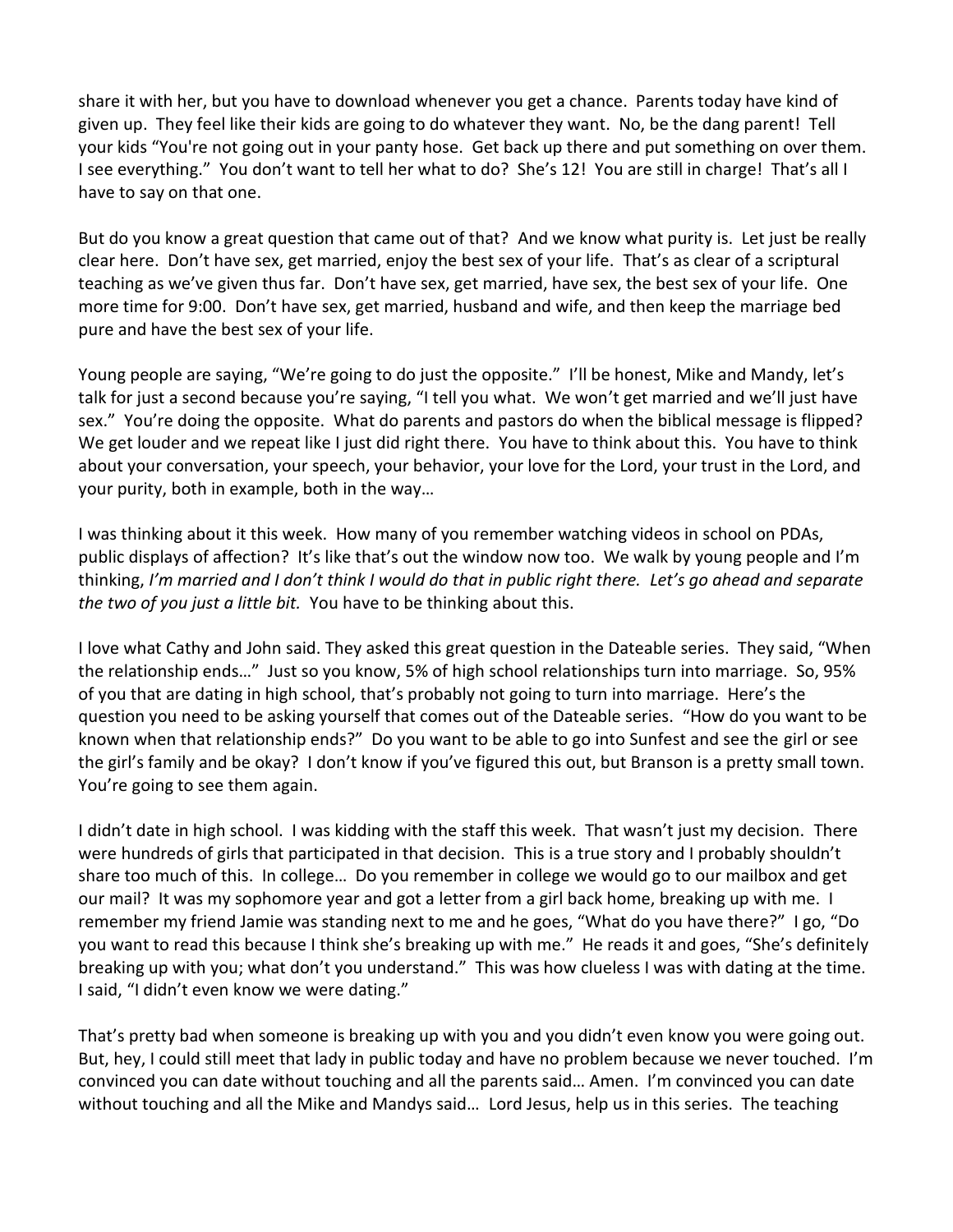team is coming after you in this series. We love you and that's why we're coming after you. You've got to be thinking about your conversation, your behavior, your love for the Lord, your trust in the Him, and your purity. Let this be your example.

Here's what we know about Mike and Mandy. This is what they are telling me. I've just tried to make observations. I'm not assigning things to this generation. We're trying to observe this generation. Here's what we know. **Mike and Mandy want to be treated like adults**. This is what they tell us. "We want you to trust us." "We want you to believe in us." **What is the antidote to this?** How does this happen? Let us see it in your speech, in your behavior, in your love for the Lord, in your trust in the Lord, and in your purity.

I have a son who is 11 right now. He wants to be treated like an adult so badly. I dropped him off at Target. I love that the kids are at that age where I drop them off. Carson has a wad of money that he has earned doing stuff in his pocket and he has to go buy a charger for something at home. I had to run and get toothpaste or whatever. I went to the back aisle where he was buying the charger and he was getting a lecture from the senior adult who is checking him out.

My Bonnie Cunningham came out of me just a little bit. My mom would have been all over you if you went after one of her cubs. I walked up and Carson has that fake smile on his face that I've taught him to do when he doesn't like what's happening. He's just smiling, taking the lecture. I taught him not to talk back and just take the lecture. He looks at me with that fake smile. My Bonnie tone and everything came out. I said, "Do we have a problem? Is everything okay?" I'm trying to be kind, but I felt it bubbling up in me. The guy looks at me and says, "I'm just giving you son a life lesson. I don't like how he handed me money across the counter." This is good. I like this type of stuff. I guess Carson didn't put it in order for the guy or something. I do think…

Can I just help my Builder and Boomer friends? We have to stop looking at young people and automatically having this assumption that they are up to no good. We have to stop looking at Mike and Mandy as troublemakers every time we see them. They have more spendable money in their pocket right now… because their living at home. They've got more money… That was my first real Mike and Mandy joke. They've got more money than many of the adults.

Anyway, we walked away and I go, "Hey, I like how you handled that. You didn't talk back. You received it. I like that, Carson." We are all the way back up to the front by Starbucks there in Target and he still has that fake smile on his face. He goes, "I love being 11. I love being 11."

**Mike and Mandy also want their parents to trust them.** I get to speak at the Link Year at Kamp every year. At the Link Year, I talk to 18 and 19 year olds. When I'm just encouraging them with a lot of what I'm talking about in this series and I'm encouraging them to move forward with their example, I get this: "Man, we want to, but our parents won't let us." **What's the antidote to that?** Your conversation, your behavior, your love for the Lord, your trust in the Lord, and your purity. How can you say you want your parents to trust you and then they walk in on you and your girlfriend? You can't say, "You start trusting me, but I'm going to do whatever I want." No, may your example fit with the scripture and your walk with the Lord.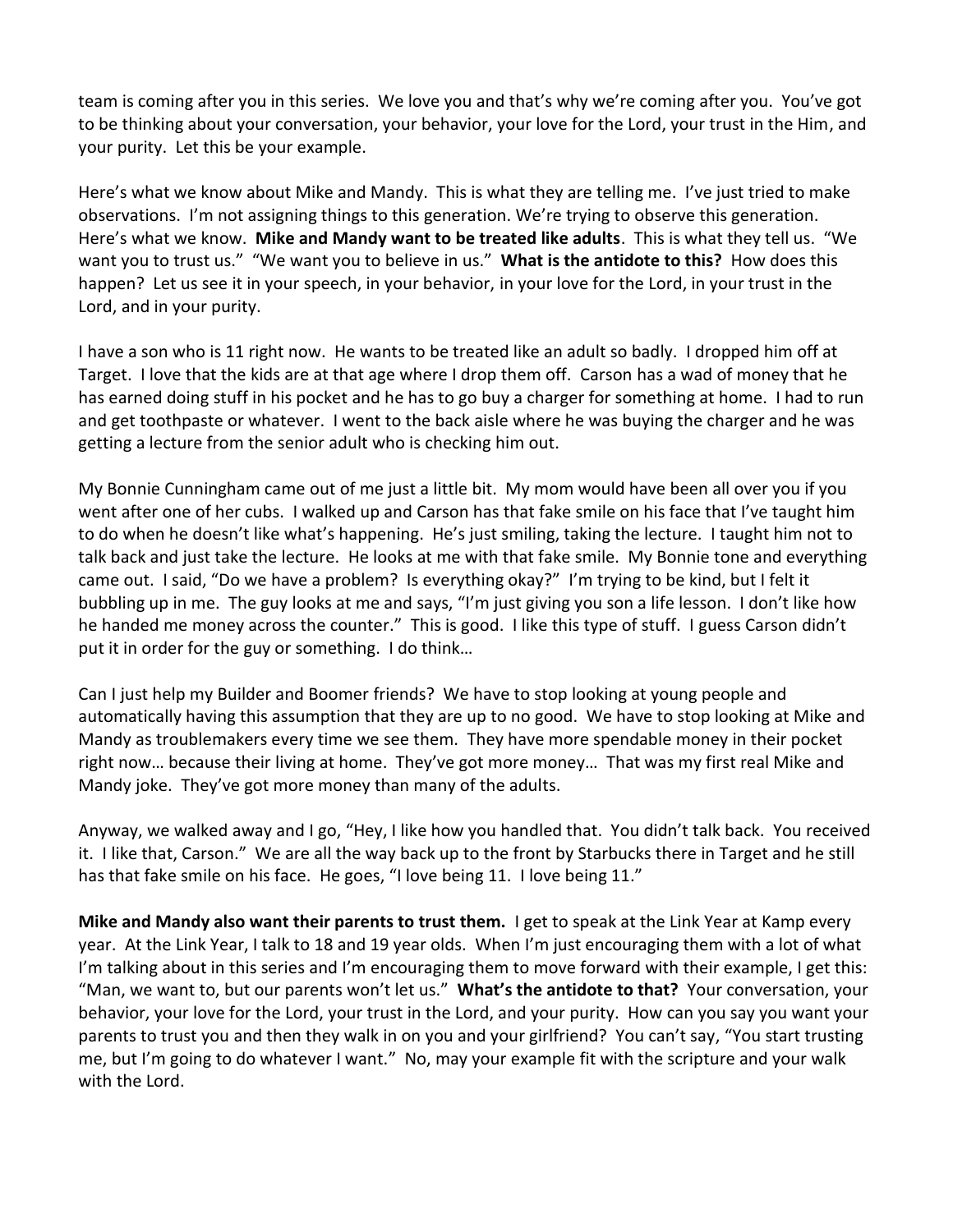If you're working your example and your reputation toward that end, your parents will begin trusting you. You can't ask them to trust you when you're choosing to live outside of God's plan and God's best for your life.

We have to watch our tone and here's our tone. As we talk about looking down on those who are young and we don't want to be that church, we have to stop saying things like "You're too young." "You can't figure this out; you're too young." "You have your whole life ahead of you." This is another tone when we try to slow and delay the adulthood milestones. When a young person is trying to take off and become an adult, we start saying, "You don't need a full-time job. You're only 27; bring it back a notch." No, we have to stop that.

And we've got to stop with this. "When I was your age." When you were their age, there was no internet. When you were their age, you wrote letters to people you love. Now, they have technology. We've got to get over this idea of getting them off technology altogether. No, I want my children to be employable. I want them to be able to get a job and removing technology from them will make that pretty difficult because that's how we communicate today. Setting limits on it? Yes. Removing it? No. We have to quit saying "Let's take it back to those good ole days, 50 to 60 years ago." Fifty to sixty years ago, there were a lot of problems as well. We were overcoming a lot of challenges and difficulties 60 years ago. We've got to understand where Mike and Mandy are and move in that direction.

## **Your Focus**

Paul continues encouraging young Timothy. *[13](http://www.studylight.org/desk/?q=1ti%204:13&t1=en_niv&sr=1) Until I come, devote yourself to the public reading of Scripture, to preaching and to teaching.* Now he's speaking specifically to what Timothy is called to do in the church. Public reading of scripture is part of what we do as a church. Exhortation would be the preaching. This is challenging people's lives. We just did it a second ago. If your sleeping with your boyfriend, knock it off. That's clearly, as scriptures says, keeping the marriage bed pure. Marriage should be honored by all and the marriage bed kept pure. That was called preaching. Preaching is exhortation. It's challenging your life and bringing it into alignment with the scripture.

Teaching would be doctrine. This is reciting the Apostle's Creed. This is saying we believe in God the Father, Jesus his son, the Holy Spirit. Teaching is explaining doctrine. He's saying, "Timothy, this is what you need to be focused on. This is what you need to be going after." *[13](http://www.studylight.org/desk/?q=1ti%204:13&t1=en_niv&sr=1) Until I come, devote yourself to the public reading of Scripture, to preaching and to teaching. [14](http://www.studylight.org/desk/?q=1ti%204:14&t1=en_niv&sr=1) Do not neglect your gift, which was given you through prophecy…* Through the Holy Spirit. Paul did not give him his gift, but he was one of the body of elders who laid hands on him.

*…when the body of elders laid their hands on you.* There were these elders, older believers in the church that came alongside him – we call this ordination – and they laid their hands on him. They didn't give him the gift; they recognized the gift. They didn't tell him what they wanted him to do; they recognized what God had already placed in him. He's saying, "Get focused. You don't need to be doing everything everyone has called you to. You don't need to be doing everything everyone thinks you should be doing. You need to stay focused and very specific.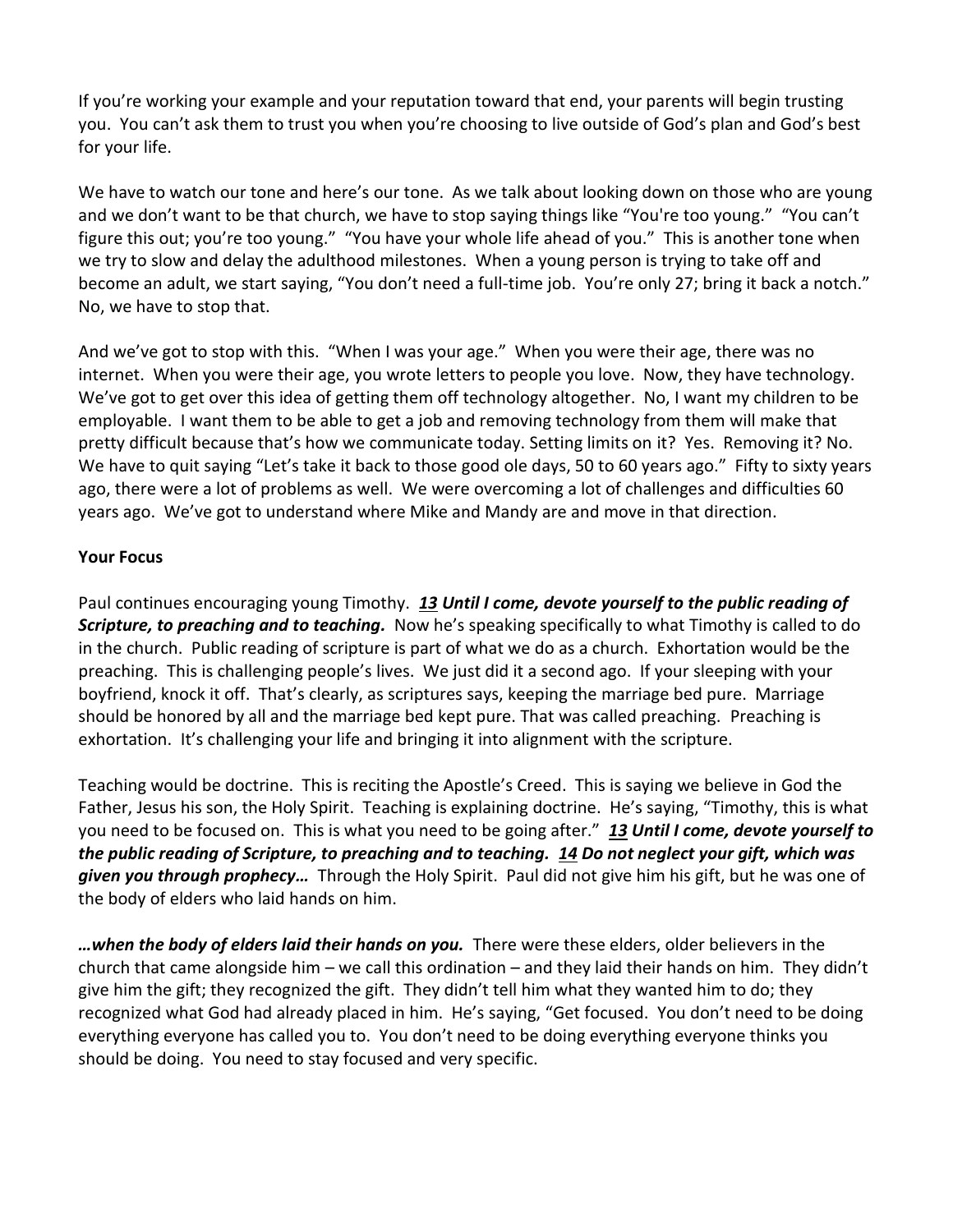If I could encourage Mike and Mandy for just a moment. You need to find older believers in your life that come alongside you and say, "Do you know what I see God doing in your life? Focus on that. Spend time on that. Pour water, pour fuel, pour into that; give yourself wholly to that"

**Mike and Mandy want to make a difference, but they're not sure how**. They want their life to matter and count for something. Here's what I love about Mike and Mandy. They're generous. They want to be generous, but I don't know if they fully grasp what generosity is. If I can just say this and this is where I've got to guard my tone just a little bit. Buying a pair of Toms shoes does not make you a generous person. Drinking Fair Trade Coffee does not make you a generous person. It may make you an aware person, but it doesn't make you a generous person. Don't allow drinking Fair Trade Coffee and buying Toms Shoes… I forget I'm in the Builders' service here. Toms Shoes are a brand of shoes where when you buy a pair, they give a pair away to someone in need. I think it's a great cause, but we've got to be kind of careful how we're using causes for marketing today.

A couple of weeks ago, I saw a website that was, again, a cause driven business. I can't believe they even put this on the bottom of their website. It said, "We donate 2% of our proceeds." I was thinking you actually said that? I don't think 2% of proceeds is what I would put in the generous category. I think we need to… That's why we're doing this series to help you with your focus and to help you say. "Okay I want to start, I'm not going to wait, I'm not going just let this ten years go by and just kind of take a vacation from it. I'm going to get serious about it and I'm going to surround myself with people who will speak into my life as the elders and as Paul spoke into Timothy's."

John Acuff wrote a book a few years ago called *Start*. In it, he outlines the generations and where they fit and what you need to be thinking about during different age groups. I don't think we should see this list as gospel and he doesn't even think that. He said, "You can start this anytime." For you, these categories may be much shorter. They may not be ten years; they may only be two or three years. But it's what you need to be thinking about as you think about your focus and where you need to be moving in life with the gifts you were given. You were created to do good works which he prepared in advance for you to do. We don't want you to wait until you are 30 and 40 to get after those; we want you to get after them now.

This is what John Acuff lays out in the book:

**20s – Learning** – You're reading, you're studying, you're going to college.

**30s – Editing** – I feel like I just came out of this season about five years ago. When you start a church and you surround yourself with this many people, there are so many different agendas represented in here. Part of growing up and part of moving into adulthood is editing your life. I heard somebody this week say, "I'm starting to love the sound of my feet walking away from things I shouldn't be involved in." They were not speaking there of sin; they were speaking of great opportunities presented to them that they now have to say "no" to. Do you know what you spend a lot of time in your 30s doing? Learning what to say "no" to. Learning to say, "I'm not good at that." "I can't do that."

This week, I got to spend a Wednesday afternoon… My buddy Chad let me do fly fish guiding at Dogwood Canyon for the VIPs from the tournament. I would love to do that for living; you have no idea.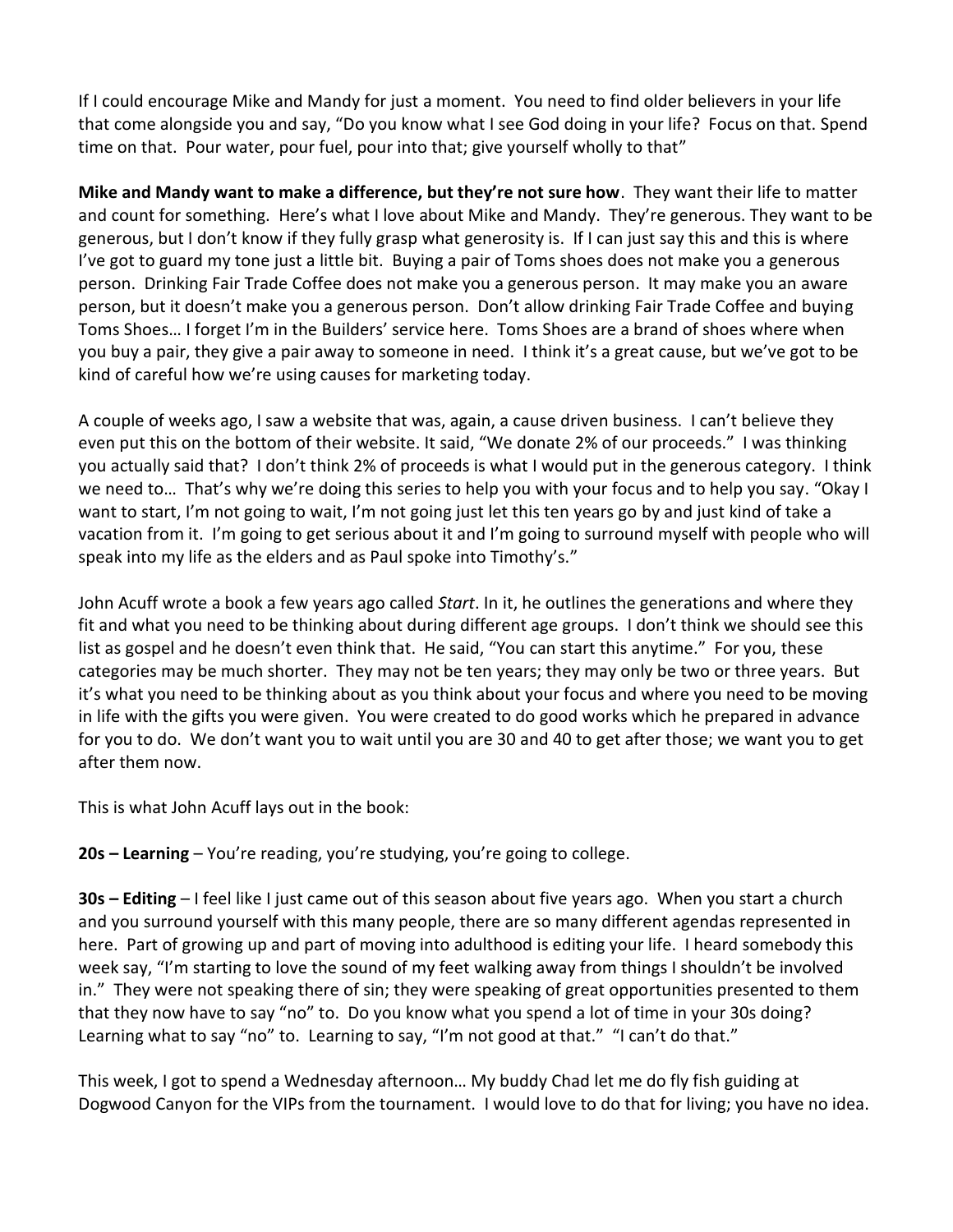I actually got a \$20 tip Wednesday afternoon. I called Amy and I go, "I have proof of concept. I think I can do this." Anyway… But, I have to edit that out. Part of editing right now is determining what is a hobby and what is a job. Let me say that again. Part of editing is determining what is a hobby and what is a job. Even the US Government considers something you've done for three years and have made no profit at a hobby. Have a hobby. I love hobbies. I made 20 bucks fly fishing. I spent thousands gearing myself up for it, so I'm probably net zero on it.

**40s – Mastering** – Even in my 30s I was writing and speaking. I find myself now doing more speaking than writing. I've actually had some of you encourage me in this. I had one guy in the church… He moved to Florida now, but I remember the Sunday he came up to me after reading one of my books and he goes, "Hey, I just wanted to encourage you, Ted, you're way better at speaking than you are writing." I was like, "Well, thank you. You're way better at truth telling than encouraging." After you learn, edit, and master… That's focus. I don't think you need to wait for ever and ever; let's get after it.

**50s – Harvest** – In your 50s, after you have mastered, that's when you harvest. Those of you who built companies, you know this. You're looking at this in line of your company and now you're at the place where you're just harvesting and getting ready to turn the business that you've grown for 30 years over to your millennial children. Ha, ha, I absolutely love that. And let me tell you family businesses tend to not succeed. I think what we are talking about is a big reason why. There is a lot of eye rolling going on. You built your company toward a generation and now you're going to hand it over to a younger generation. And you don't like how they are going to build the company, you don't like how they are going to market the company, you don't like how they are going to hire for the company. But, guess what? They're in a new generation. You can't have the eye roll.

**60s – Guiding** – You're now coming alongside other generations and taking them through this process. I think about Pat Kershaw. Pat's been in this stage of guiding for years now. She's been a missionary her entire life and now she spends her days on email. She's been retired now… What are you at now? Probably 30 to 40 hours a week? What she is doing is guiding brand new missionaries who are starting in their 20s. They're learning and they're editing and they're mastering and they're moving forward.

Duffy, down there fishing at Taneycomo, is here. He loves when the young folks come down and he can teach them and he can show them. For some of you, this is a guidance counselor that's now wanting to guide you through the process. For some, it's your parents.

## **Your progress**

We've looked at your example, we've looked at your focus, let's end with this one. Paul continues with your progress. Are you somewhere different this year than you were last year? *[15](http://www.studylight.org/desk/?q=1ti%204:15&t1=en_niv&sr=1) Be diligent in these matters…* Get after it. *…give yourself wholly to them…* Invest in these matters. *…So that everyone may see your progress.* Everyone is all the adults around you. It's your mom and it's your dad. It's your grandma and your grandpa. If I can just say this, Mike and Mandy, very specifically to you, this isn't a "when I was your age." But, I think we need to get back to the place where you were very concerned with what you're doing with your family name. You were very concerned with how you're living your life. Is it a life your parents are proud of?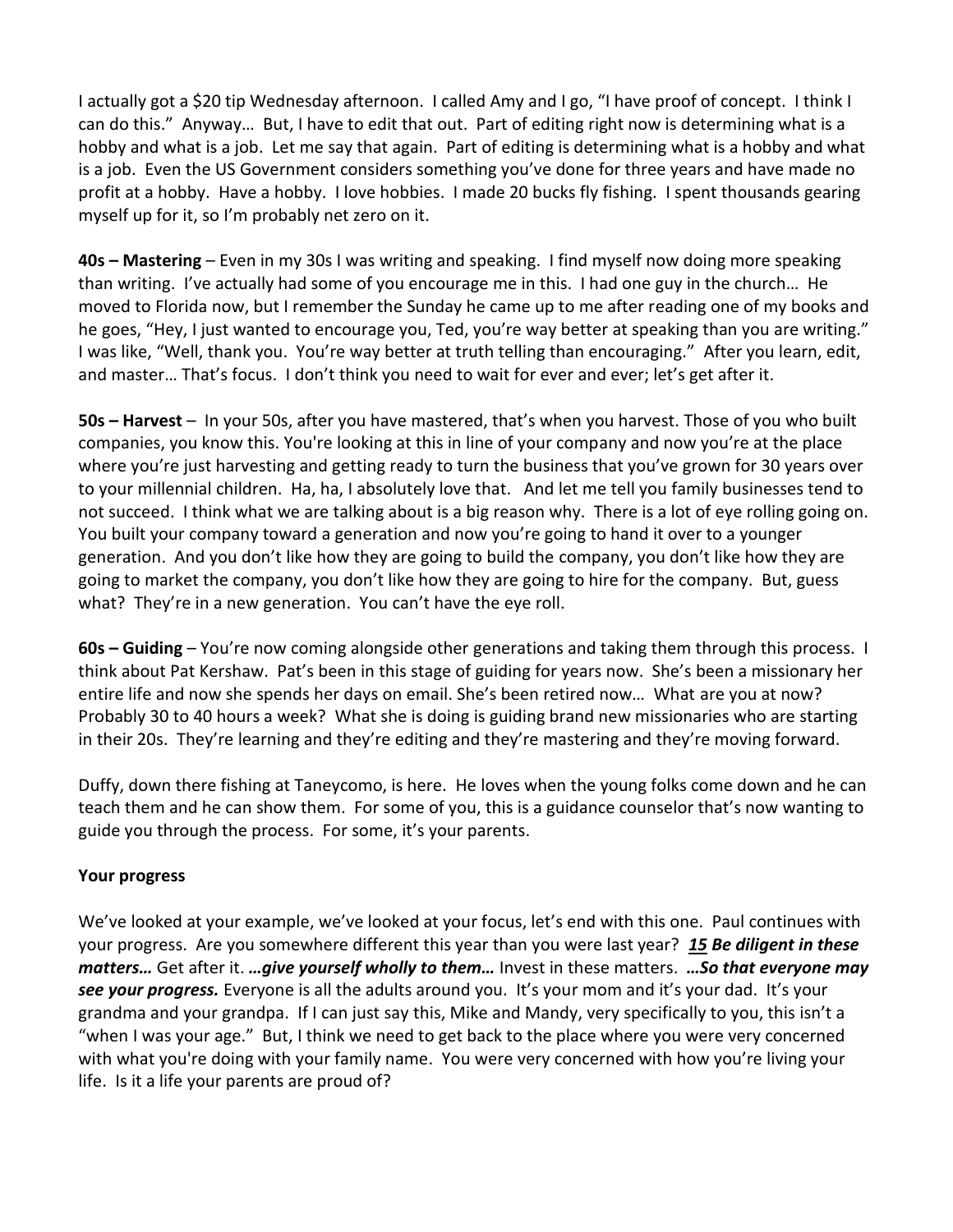I was thinking about this as I went through the Dateable series. I never would have made out with a girl in front of my parents. Again, I wasn't the only one involved in that decision. Hundreds of women were involved in that decision. But, there was a level of respect there. Do you want people to see your progress, you want people to start taking you seriously in living your life like an adult? Let them see your progress. Show them with your life that you're working on your conversation, you're working on your behavior, you're working on your love for the Lord, your service to the Lord, your trust in the Lord, and the purity of your life when it comes to sexual conduct and also your thoughts. Let those around you see that.

*[16](http://www.studylight.org/desk/?q=1ti%204:16&t1=en_niv&sr=1) Watch your life and doctrine closely.* In other words, what you say you believe, may you live it out. The biggest issue we deal with in the church today is our orthodoxy does not match our orthopraxy. We say we believe this, but then we live our life this way. May your life, Mike, may your life, Mandy, reflect what you say you believe. *Persevere in them, because if you do, you will save both yourself and your hearers.* 

**Mike and Mandy value awareness more than life-planning**. Life-planning was what the Boomers valued. You put your plan in place, you got your retirement going, you had it all set out. Let me tell you that that's not what's in Mike and Mandy's mind right now. I'm Generation X and that's not even really what's in my mind. Generation X doesn't place high value on retirement like the Boomers do. What that means is they are going to sign up for a mission's trip way before they sign up for Stephen Covey's Seven Habits of Highly Effective People Seminar. They're not against goals; they're just not attacking them. They want to be more aware and they do; they have a high value for people, a high value for serving, a high value for caring.

Here this morning is why we don't want you to wait. According to Psalm 90: 10, *Our days may come to seventy years, or eighty, if our strength endures…* This is Moses speaking. *…yet the best of them are but trouble and sorrow, for they quickly pass, and we fly away.* Again, this fits with what Solomon said. *Generations come and generations go, but the earth remains forever*. Solomon said this in Ecclesiastes 12: 1 and this fits with the idea of the typical, ordinary life span being 70 to 80 years. *Remember your Creator in the days of your youth, before the days of trouble come and the years approach when you will say, "I find no pleasure in them."* Go after it. Don't wait.

Are your parents wearing you out right now? You're like "Yes, will you speak to them for the conclusion of your message?" Do you know why your parents may be wearing you out a little bit right now? It's because they're getting to the age where they say, "My days are getting more difficult. I'm getting older." This is probably your grandparents too. They are focusing on their health. They have to because their health is deteriorating. And they are looking back on their life right now. Your grandma is looking back on her life. Your grandpa is looking back on his life. And he is thinking about regrets. He is not like Elvis. "Regrets, I have few…" No, he may have a lot. He is seeing what you are doing right now and he is going, "I was there," and in his heart is this attitude of wanting to save you from that pain the he went through. "I was there. I'm at a different place in life right now and I have something called perspective." "If I could save you from this brief moment…"

What Solomon is saying is "Don't wait for that day. Don't wait for when you are old saying, 'I wish I would have.' Don't wait for a day…" We are all going to have regrets. We are all going to say things we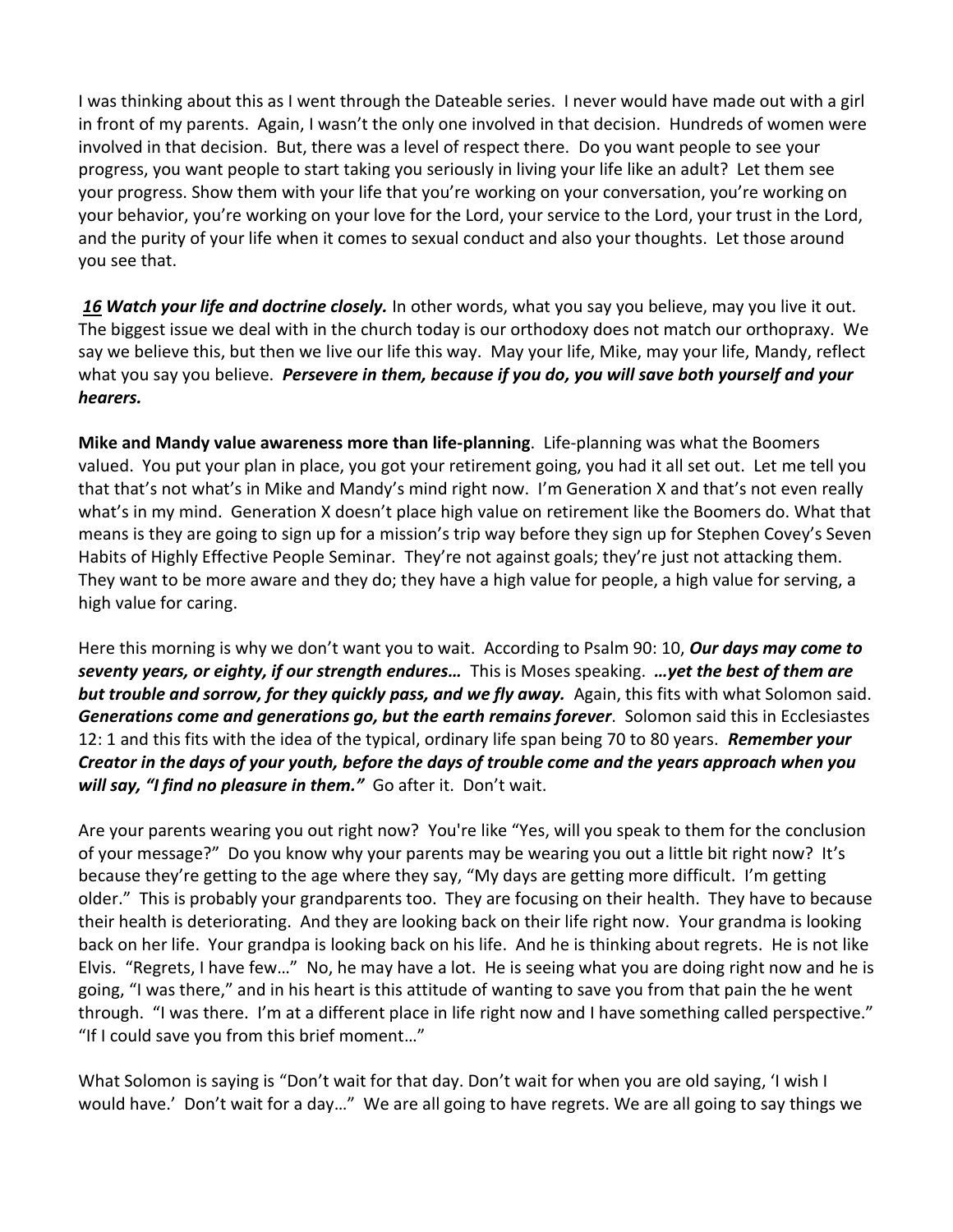didn't mean. We are all going to do things we wish we never would have done, but what he's saying is while you're young, in your youth, focus on your creator. Get serious now, before the days of trouble come and the years approach when you are old and at the end. Do it now.

Let me just summarize this whole thing. Take advantage of your age. Make the most of your age rather than a break from your faith, relationships, and work. Make the most of this time that you have. Build a foundation. How you start does matter. Your relationship with the Lord does matter.

Over the next few weeks, here's what we want to talk about and here's where the series is going.

**Don't wait on your relationship with Christ**. Get serious now, begin now. Remember your Creator now. Follow the scripture now. Give your life to Jesus now.

**Don't wait on your relationship with your parents**. It's funny that as you get older, your parents get smarter. Does anybody know what I'm talking about? Don't wait 10 or 15 or 20 years to look back… In 10, 15, or 20 years, you're going to start looking like your parents. I told this to Shay Robbins a couple of weeks ago. If you know who Rob Robbins is and who Shay Robbins is, every year, Shay looks more and more like his Rob. And guess what? When I hear him talk, he sometimes sounds like him. I'm starting to say things my dad said to me when I was a kid. I'm now saying them to my kids. I catch myself at Target becoming like Bonnie Cunningham. Don't go after one of my cubs.

Can I just encourage you? Part of remember your creator and taking advantage of your age says you don't wait until you're 40 to have a solid and strong relationship with your parents. Don't wait until you're 40 to listen to the wisdom of your parents. Listen to it now. Go to lunch after this or brunch after this and ask grandma and grandpa their opinions now. Receive them, challenge them.

I got a brand-new HVAC system two weeks ago. You can ask my wife. I was so excited to call my dad and tell him about it. He's an electrician and he loves that stuff. I was thinking, *I get to tell him. He's going to be so proud of me.* The choice that I made, don't wait until you're 43 to do that kind of stuff. Do it while you're young. Even if you don't have a great relationship with your parents right now. Trust me. Just trust me. Would you hear this from a heart of a pastor who loves you? When you're 50 and your parents are gone, you're going to wish you had a relationship with them.

**Don't wait on your relationship with the opposite sex.** Some of you are wondering if that's next week. It's a couple of weeks down the road. But, don't wait. You don't have to get it all figured out before you pursue marriage. You don't have to wait until 30. For some of you, maybe this series is a kick starter for you. Maybe you're not living your life right and you need to look at your boyfriend or you need to look at your girlfriend and go, "We're not doing this right; do we want to do this right?" For you, marriage… Marriage should be honored by all and the marriage bed kept pure. Marriage is a next step for you. I'm saddened when… I met somebody this week. I asked how long they had been dating. They had been dating six years. Six years! That's a long time. Don't wait. You don't need to wait. I'm not telling you to rush. We're telling you to avoid the unnecessary delay.

**Don't wait on your responsibility at work**. You can get after it right now. This is where we are going to be going the next few weeks.